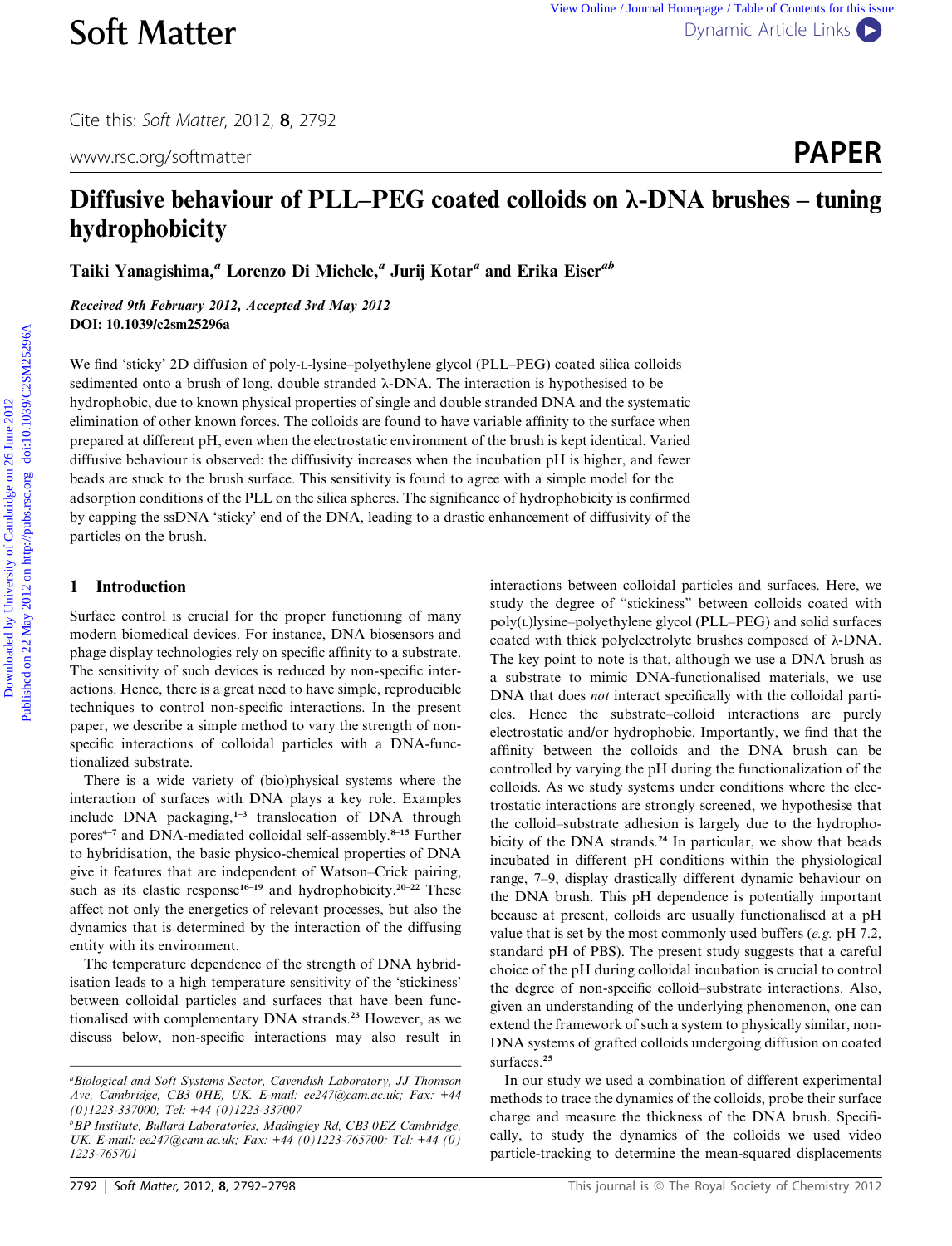of the colloidal particles and thus calculate their diffusivity D. We quantify the degree of horizontal confinement by relating the horizontal mean-squared displacement of the colloids to an effective harmonic spring constant  $\kappa$ . To characterise the surface state of the PLL–PEG coated microspheres prepared under different conditions, we used zeta-potential measurements. Finally, we used confocal microscopy to characterise the thickness of the brush. To this end, we used an intercalating dye that allowed us obtain a three-dimensional reconstruction from stacks of confocal microscopy images.

## 2 Materials and methods

#### 2.1 Glass cleaning and PLL–PEG absorption

The PLL–PEG used has a bottle-like structure consisting of a positively charged polylysine backbone with PEG side chains. The particular co-polymer used in these experiments was PLL (20 kDa)- $g(3.5)$ -PEG (2 kDa), where the PLL-backbone had a molecular weight of 20 kDa, and each PEG side chain had a molecular weight of 2 kDa. The grafting ratio was 3.5, i.e. there is one PEG chain grafted every 3.5 lysines along the backbone, on average (Fig. 1).

In order to adsorb PLL–PEG evenly onto glass, the silica surface needs to be free of contaminants. Glass surfaces were soaked in 10% Hellmanex (Hellma, UK) solution for over 24 hours and rinsed in an excess of doubly distilled  $H_2O$  (dd $H_2O$ ). The surfaces for DNA grafting were, for the most part, 400 µl wells on 96 well plates with a number 1.5 coverslip thickness optical bottom (Nunc, US). 1.16 µm diameter silica microspheres (Microparticles Gmbh, Germany) were confirmed to be free of defects through imaging using an environmental scanning electron microscope (FEI Philips XL30 FEG ESEM), hence were used directly.



Fig. 1 Grafting scheme for  $\lambda$ -DNA to the surface following a 3-step procedure: (1) PLL–PEG is electrostatically adsorbed to the surface (2) streptavidin is bound to the surface via a biotin–avidin linkage. (3) Prebiotinylated  $\lambda$ -DNA is added and bound to one of the open sites on the streptavidin.

Once the surfaces were prepared, the slides or microspheres were exposed to  $0.5$  mg ml<sup>-1</sup> PLL–PEG or PLL–PEG–biotin (see Section 2.3) (Surface SolutionS Gmbh, Switzerland) (or PLL– PEG–biotin for DNA coating) in a 100 mM tris(hydroxymethyl) aminomethane (TRIS) buffer of chosen pH. Incubation was carried out overnight, to ensure homogeneous coverage. After coating, the wells were thoroughly rinsed with  $ddH_2O$ , while colloid solutions are centrifuged at 15 000  $\times$  g for two minutes to pellet the silica beads. The supernatant was removed, and the beads were resuspended in 100 mM TRIS buffer. The washing procedure was repeated three times.

## 2.2  $\lambda$ -DNA biotinylation

l-DNA has a double stranded ring structure that opens up when heated, revealing two short single-stranded ends with 12 basepair complementary sequences. These are known as *cos1* and  $cos2.^{26}$  Knowing the precise sequences,<sup>27</sup> we selectively functionalised one end with a biotinylated complementary strand and repaired the nick in the backbone using a ligase: following a modified protocol by Geerts et al.,<sup>28</sup> we first mixed 10  $\mu$ l of an aqueous solution of  $\lambda$ -DNA (500 ng  $\mu$ l<sup>-1</sup>) with 100  $\mu$ l of 100 mM TRIS solution at pH 8. This high buffer concentration is maintained to aid the stability of the double strand. This was combined with 2  $\mu$ l of a 50  $\mu$ M aqueous custom *cos1*-biotin complex (Invitrogen) and incubated at  $65^{\circ}$ C for 30 minutes, and allowed to cool slowly overnight. The nick in the dsDNA was repaired using T4 ligase (New England Biolabs) with an accompanying  $10 \times$  buffer containing ATP – 3 µl of the ligase and 30 µl of the buffer is added to the tube, and allowed to react on a 20 RPM rotor for 2 hours. We inactivated the ligase by heating the solution at 65  $\degree$ C for around 15 minutes. The ATP and unreacted oligos were separated out with a cellulose-membrane centrifugal filter (Vivacon 500 100k MWCO, Sartorius Stedim, UK), using  $3 \times 30$  min cycles at 2500 RPM. On every cycle, the buffer was replaced with a sterile TRIS-EDTA buffer. of the collided particles and the anded<br>at diffusivity D. Once the anticipa sure restrained by the cambridge on<br>the collinear one of Cambridge on 2012 Published on 2012 Published on 2012 Published on the selection of<br>the

### 2.3 DNA grafting to surface and staining

The biotinylated  $\lambda$ -DNA was grafted to the surface using a streptavidin linker that attaches it to the PLL–PEG–biotin layer. A schematic is given in Fig. 1. 5  $\mu$ l of 5  $\mu$ g  $\mu$ l<sup>-1</sup> aqueous solution of salt-free streptavidin from Streptomyces avidinii (Sigma Aldrich) was added along with 50  $\mu$ l of 100 mM TRIS at pH 8, and left to incubate for 30 minutes. The biotinylated  $\lambda$ -DNA solution at approximately 50 ng  $\mu$ <sup>-1</sup> was then added and allowed to incubate overnight.  $ddH_2O$  rinses ( $\times$ 3) were carried out between each step.

The thickness and integrity of the DNA-brush were then verified with confocal-microscopy. To that end, the double-stranded DNA was stained with the intercalating dye SYTO 9 (Invitrogen, UK): 50 nM of dye was introduced and incubated for over 30 minutes, in agreement with suggested values by manufacturers for staining DNA microarrays. The layer was then flushed with ddH<sub>2</sub>O and replenished with the appropriate buffer.

#### 2.4  $\zeta$  Potential

The  $\zeta$  potential of the colloids was measured using a Malvern Zetasizer ZS (Malvern, UK). The measured  $\zeta$  potentials were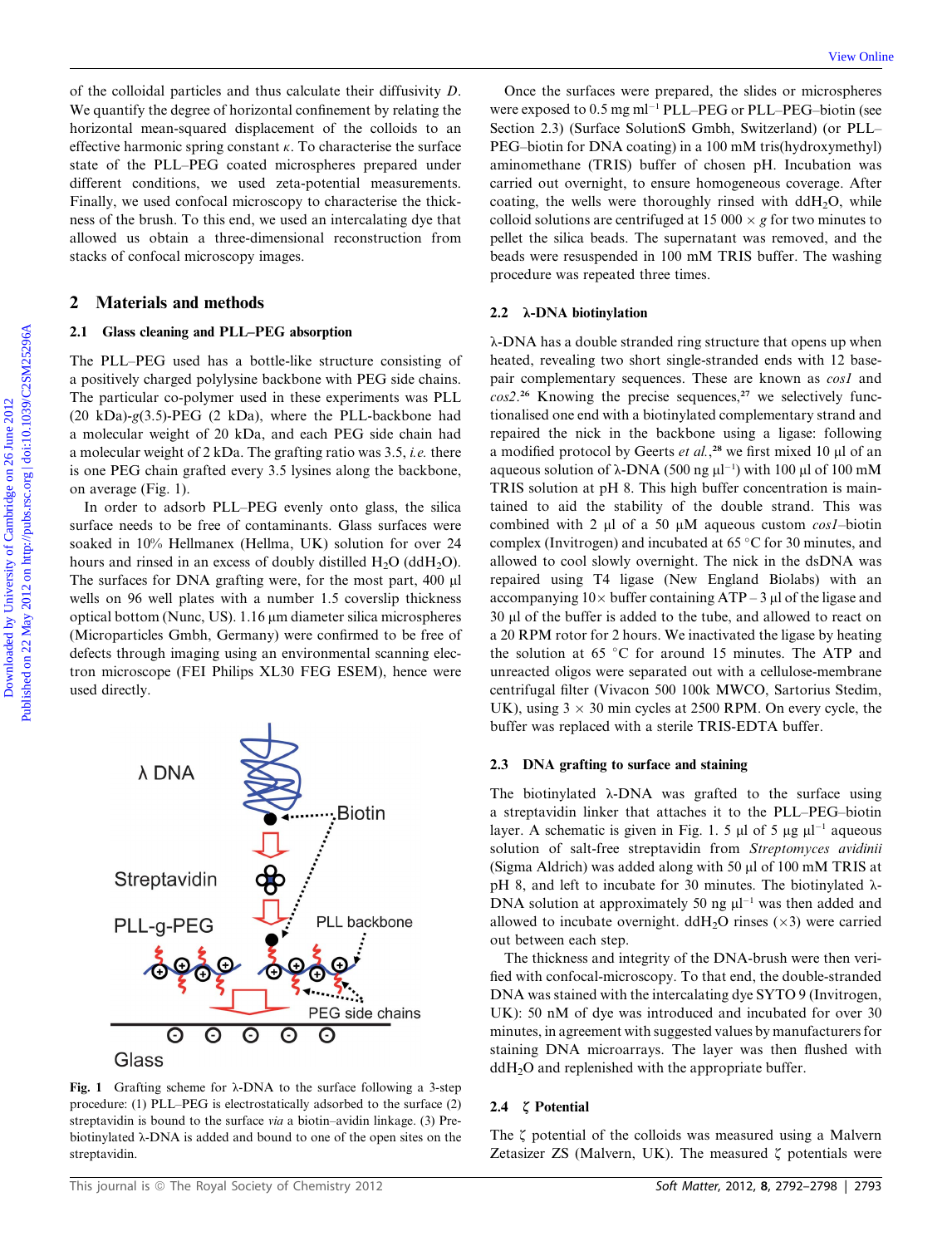interpreted as a direct measure of the effective total surface charge density.

#### 2.5 Microscopy and particle tracking

Bright-field microscopy (Eclipse Ti, Nikon, Japan) was used to visualise colloidal diffusion. A CCD camera (Stingray, Allied Visual Technologies) with a frame rate of approximately 100 Hz was used for video capture. For particle tracking we employed a method developed by Crocker and Grier<sup>29</sup> and implemented into an adapted MATLAB routine by Blair and Dufresne (http:// physics.georgetown.edu/matlab/). We considered only trajectories of particles that were at least 10 colloidal diameters removed from any other colloidal particle, thus minimizing the effect of unwanted colloid–colloid interactions.

Confocal microscopy of a fluorescently stained DNA layer was achieved using a Leica CTR500 unit. Images were thresholded to include only fluorophore sites confined to the DNA layer by manual handling in ImageJ,<sup>30</sup> and their coordinates were reconstructed in MATLAB.

## 3 Results and discussion

### 3.1 Zeta potential measurements

First we measured the zeta potential of bare silica microspheres – results are given in Fig. 2. Five different pH conditions were used (7 to 9 in 0.5 steps) in 100 mM TRIS solution. Colloid concentrations were maintained at 0.005 vol% and sonicated for 15 minutes beforehand, to allow for a good transmission signal and to keep the colloids from aggregating, as the latter will influence the mobility. Readings were taken three times. The distribution of zeta potentials was confirmed to have one peak only, and the peak value was recorded. The error bars in Fig. 2 indicate the deviation of these peak values – the distribution width is discussed later.

From Fig. 2 it is evident that the surface becomes more strongly charged at higher pH. As the pH is raised,  $H^+$  ions are depleted from the bulk and are also taken from the silanol groups on the silica, increasing the negative charge. Ion exchange occurs on significantly smaller length scales than the curvature of the microspheres. Saengsawang et  $al.^{31}$  give the distance between charged sites as either 0.386 nm or 0.575 nm, depending on the



Fig. 2 Zeta potentials of bare silica particles and those coated with PLL–PEG in 100 mM TRIS at pH 7 to 9. The surface becomes more strongly charged at higher pH for the bare silica, while an approximate charge cancellation is seen in the PLL–PEG coated ones.

configuration, hence it is safe to assume that these values apply to flat silica surfaces, such as a coverslip.

Subsequently, PLL–PEG coated beads were measured (see also Fig. 2). These show a significantly reduced surface potential, as electrostatic adsorption of the PLL–PEG chains creates a composite surface with a reduced net charge. Given the high adsorption energy, the PEG side chains are forced to point into the bulk solution around the bead, creating a sterically stabilising layer. It is assumed that the polylysine is immobilised onto the surface, and is not affected by the external electric field of the Zetasizer.

It can be seen that the bare colloidal charge is roughly canceled by the adsorption of PLL–PEG. This is expected as, despite the polymeric nature of the PLL, there is no other interaction apart from Coulomb forces that bring it to the surface. Thus, it is clear that a higher silica surface charge directly corresponds to more PLL–PEG on the surface.

Two further points need to be considered: (1) though this is not reflected in Fig. 2, the width of the distributions is found to be significantly larger for low zeta potentials, at approximately  $\pm 5$ mV. Low surface charge means low mobility, due to slow electrophoretic drift in the same field. The majority of the signal is thus made up of beads at the extremities of coating/non-coating, resulting in a lower peak at, say zero mV, and greater at higher values, resulting in a flattening of the distribution curve, hence, explaining the larger deviation. (2) There are reports of stability over a period of 3 weeks<sup>32</sup> in the presence of the same buffer. However, when the buffer pH is changed, we found that the same charge cancellation rule is found, with no overcharging phenomena. This implies that a more densely coated bead releases the polylysine once the surface charge changes. Download mission of the effective total surface configuration, based its assume that these values chemic considerably the state of the SU-Based on 2012 Published on 2012 and a state of the PU-PEG chains excellent to the S

## 3.2 DNA brush characterisation

The configuration of the DNA brushes is primarily determined by our grafting method, which simply allows free polymers to graft to the surface via biotin–avidin binding. Once a grafted monolayer in mushroom configuration has formed, further grafting becomes kinetically hindered.<sup>33</sup> Thus, it would be reasonable to think that the monolayer will either be in a mushroom regime, or at the boundary to an extended brush-regime. Given the extreme length of  $\lambda$ -DNA, it is in a quasi-neutral state, with blobs interacting in a self-avoiding manner, where the blob size is determined chiefly by electrostatics and Manning condensation.<sup>34</sup> Note that only monovalent buffers are used here, as it is not desirable to induce brush collapse.<sup>35</sup>

Given such a description, the thickness of the layer should be approximately the radius of gyration of the DNA layer ( $R_g \approx$ 800 nm in a good solvent<sup>11</sup>), or slightly larger. A  $\lambda$ -DNA layer in pH 8, 100 mM TRIS was stained with SYTO-9 and imaged using confocal microscopy. Taking a stack of images through the DNA-layer and reconstructing local fluorescence maxima to a three-dimensional picture gave us an indication of the grafted layer thickness (Fig. 3): we observe a relatively sharp plateau region of 1.5–2  $\mu$ m in thickness, slightly larger than  $2R<sub>g</sub>$ but significantly less than the contour length of  $\lambda$ -DNA,  $L \approx$ 15 µm. Therefore we will refer to the DNA monolayer as a brush.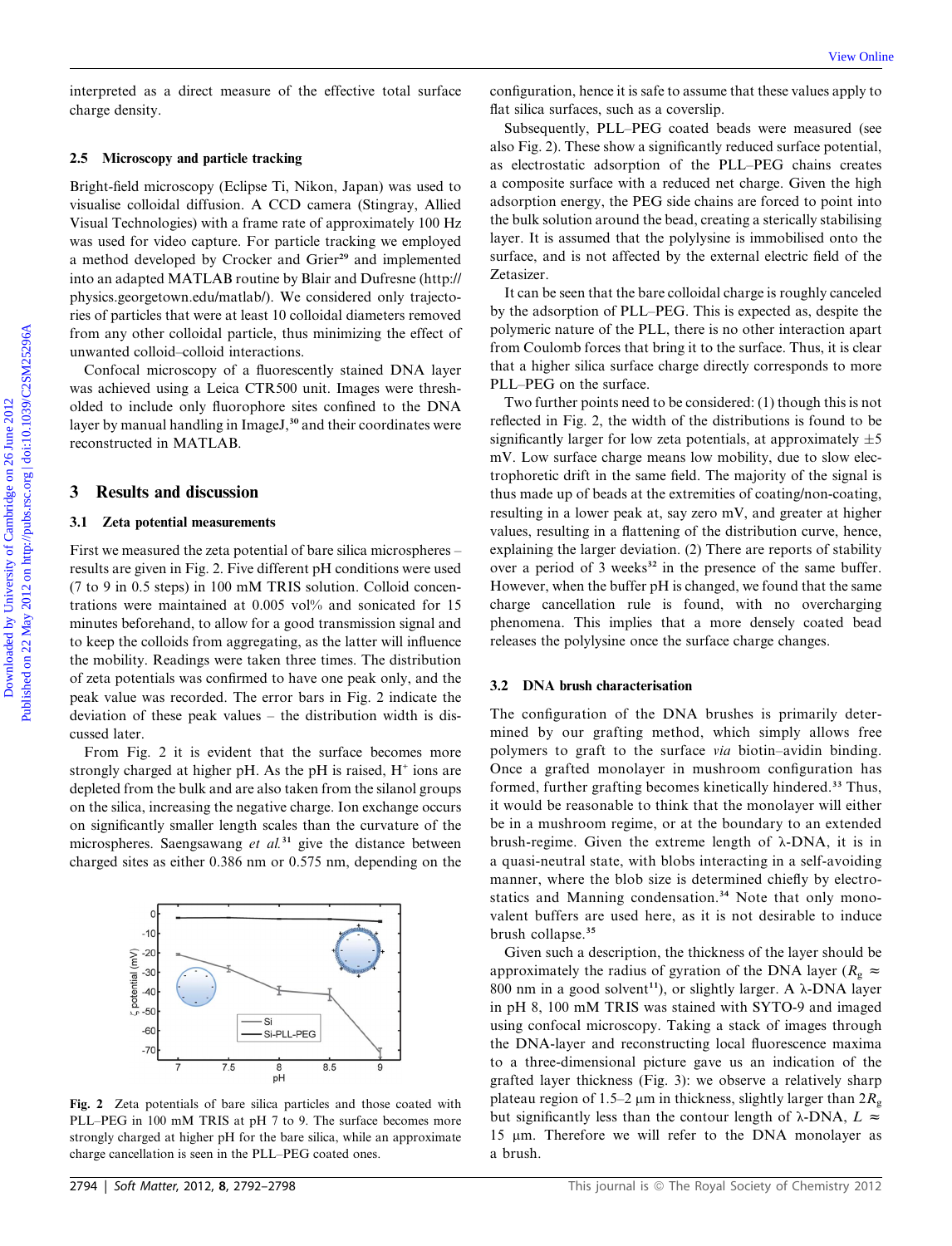

Fig. 3 Distribution of fluorophores over different z positions. The plateau of around 1.5  $\mu$ m width indicates the thickness of the brush.

#### 3.3 Particle trajectory analysis

3.3.1 Bare beads on  $\lambda$ -DNA. First, we examined the diffusive behavior of bare silica beads on the DNA-brush. We allowed the colloids to sediment onto the DNA brushes in 100 mM TRIS buffer. Because of the high density of silica, all the 1.15 mm large beads sedimented within 10 minutes, having a gravitational distribution of only a few  $\mu$ m in z-direction. For all pH values observed (7–9), the beads were almost immediately immobilised on contact with the DNA-brush, despite the negative charge on both the bead surfaces and the brush. This is most likely due to the strong hydrophobic interaction between bare, unstabilised silica surfaces and DNA. This concurs with the work of Liu et al.,<sup>22</sup> who observed adsorption of  $\lambda$ -DNA onto flat glass surfaces. They report an increased adsorption for surfaces that have not been deep-cleaned using harsh basic agents – this situation corresponds to the state of the microspheres we used. Download to the internal of the column internal of Cambridge on 26 June 2012 Published on 26 June 2012 Published on 26 June 2012 on 2012 Published on 2012 Published on 2012 Published on 2012 Published and the column of th

3.3.2 PLL–PEG coated colloids on  $\lambda$ -DNA. Similar to the bare-bead experiments, we prepared dilute solutions of silica colloids sterically stabilised with PLL–PEG. 5 wells were prepared using identical procedures establishing the DNA-brush layers. Once the brushes were established the pH in each was changed to obtain 5 different pH conditions before the PLL– PEG beads were introduced. We immediately observed an increased mobility for all the beads, which we ascribed to the presence of the hydrophilic PEG layer on the surfaces.

In order to discern the effects of pH on the bead–brush interactions, independent of the ionic strength of the solvent, NaCl is added in the correct quantities. Thus we ensured the ionic strength to be 100 mM at all pHs. This ionic strength was chosen such that the PEG monolayer was behaving according to good solvent conditions. The radius of gyration of the PEG sidechains in solution  $R_{\alpha}$  was found using an empirical equation given by Devanand and Selser,<sup>36</sup>

$$
R_{\rm g} = 0.215 M_{\rm w}^{0.583 \pm 0.031}.\tag{1}
$$

This equation is given in units of Angstrom, and  $M_w$  is the average molecular weight. For PEG 2000,  $R<sub>g</sub> = 1.8$  nm. This is compared with the Debye screening length in a 100 mM salt buffer, given by  $\lambda_{\mathbf{D}} = (\varepsilon_{\rm r} \varepsilon_0 k_{\rm B} T / \sum_{i}^{N} n_i q_i^2)^{0.5}$ , where  $\varepsilon_{\rm r}$  and  $\varepsilon_0$  are the relative and free space permittivities of the medium (in this case, water),  $k_BT$  is the thermal energy and  $n_i$  and  $q_i$  are the number

densities and charge of the N ionised species in solution. This gives  $\lambda_D = 0.9$  nm, which is less than the radius of gyration of the PEG.

Summarising: the colloid–substrate affinity for this system is determined by the interaction between the DNA brush and a combination of either (a) the PEG or (b) the silica of the beads, when directly in contact (Fig. 4B). We know, from the bare bead experiments that latter is a strong, hydrophobic adsorption.

To determine diffusivities, we analysed the colloidal trajectories  $x(t)$  for time intervals up to a few seconds in length. The diffusion coefficients were obtained from the time dependence of the mean-squared displacements (MSDs) of the colloids. Different methods are used to estimate the short-time diffusion constant of a particle, depending on whether it is trapped or diffusing freely. For particles that are freely diffusing in a plane parallel to the surface, we use  $\langle x(t)^2 \rangle = 4Dt$ . For particles that undergo locally Brownian motion but that are trapped, we use the expression for the time dependence of the mean-squared displacement of a particle diffusing in a harmonic potential with spring constant  $\kappa$ <sup>37</sup>. The value of  $\kappa$  was determined from the plateau value of the mean-squared displacement:

$$
\kappa = \frac{4k_{\rm B}T}{\langle x^2 \rangle_{\rm plateau}}
$$

Combining these with the relaxation in a harmonic potential, one gets the expression

$$
\left\langle x(t)^2 \right\rangle = \frac{4k_B T}{\kappa} \left( 1 - \exp^{-\frac{D\kappa t}{k_B T}} \right). \tag{2}
$$

Instrumental drift was accounted for by using a moving average high pass filter with a window of at least twice the maximum lag.

As can be seen from Fig. 4, the diffusion constant of colloidal particles on the soft substrate depends strongly on the pH at which the particles were functionalised. The more PLL–PEG is adsorbed to the colloidal surface, the higher their diffusivity and the weaker their confinement. The (gradual) transition from high to low diffusivity is centered around pH 8. The peak at high  $\kappa$  in the histograms for  $pH = 7$  and 7.5 indicates a lower bound: the true value of  $\kappa$  cannot be resolved, but may be higher than indicated.

3.3.3 Discussion of pH effect. We now describe the possible physical effects behind the strong change in diffusivity with the pH during the coating of colloids. It seems plausible that the low diffusivity for  $pH \leq 8$  is due to the incomplete PLL–PEG coverage of the negatively charged surface of the silica beads. In that case there are too few negative charges to bind enough positively charged PLL chains to cover the whole microsphere surface.

For the PLL–PEG used, there are 3.5 lysine residues per PEG side chain (see Fig. 5A). These residues are assumed to be fully dissociated (one positively charged amine moiety per lysine residue). The charged units are distributed over an area determined by the Debye length  $\lambda_D$  and the radius of gyration of the PEG (approximately 1.8 nm), as there is a free energy penalty for overlapping adjacent strands. This short,  $2 \times R_{\rm g}$  long section of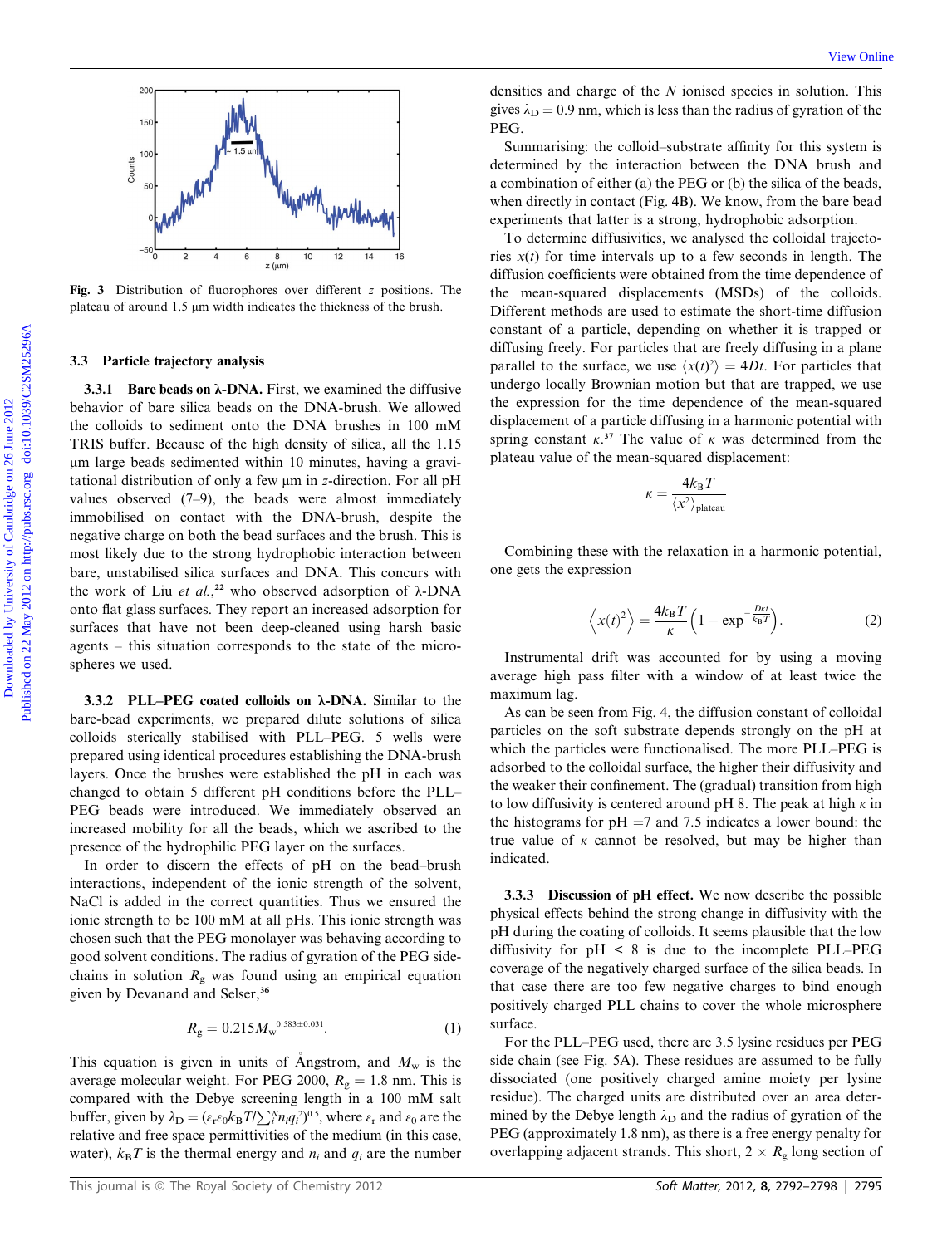

Fig. 4 (A) Short time diffusion constants D and confinement values  $\kappa$  for PLL–PEG coated beads on DNA surfaces in 100 mM TRIS, adjusted to 100 mM ionic strength using NaCl. Beads incubated at higher pH are more mobile, while those at lower pH have a higher affinity to the surface. There is a clear transition in the nature of the particles, from (B) DNA adhesion to the silica surface through small gaps on the surface to (C) a complete PEG coverage, allowing free diffusion. Note that strict histogram conventions are not observed at the extremities of the axes, to preserve the scale.

PLL and its 3.5 positive charges can interact with negative charges on the silica over an area determined by  $\sim R_g \times \lambda_D$  – this equates to a charge density of  $\sigma_{\text{PLL}} \approx 0.17 \text{ C m}^{-2}$ . Our measurements of the  $\zeta$  potential values provides direct evidence for a pH dependence of the degree of charge cancellation. Then, the conclusion is that, in order to obtain full steric stabilisation, the pH needs to be such that the charge of the silica surface matches that of a PLL–PEG layer which fully covers the



Fig. 5 (A) Diagram of PLL–PEG adsorption. PLL adsorbs onto a silica surface with charge density  $\sigma$ , characterised by surface potentials  $\psi_0$  at the surface and  $\psi_d$  at the end of the Stern layer. (B)  $\sigma$  and adsorption energy  $e\psi_d$  for different pH. The threshold charge density  $\sigma_{\text{threshold}} \approx 0.17 \text{ C m}^{-2}$  is reached when the pH reaches 8. This agrees with the behaviour transition seen for particle dynamics.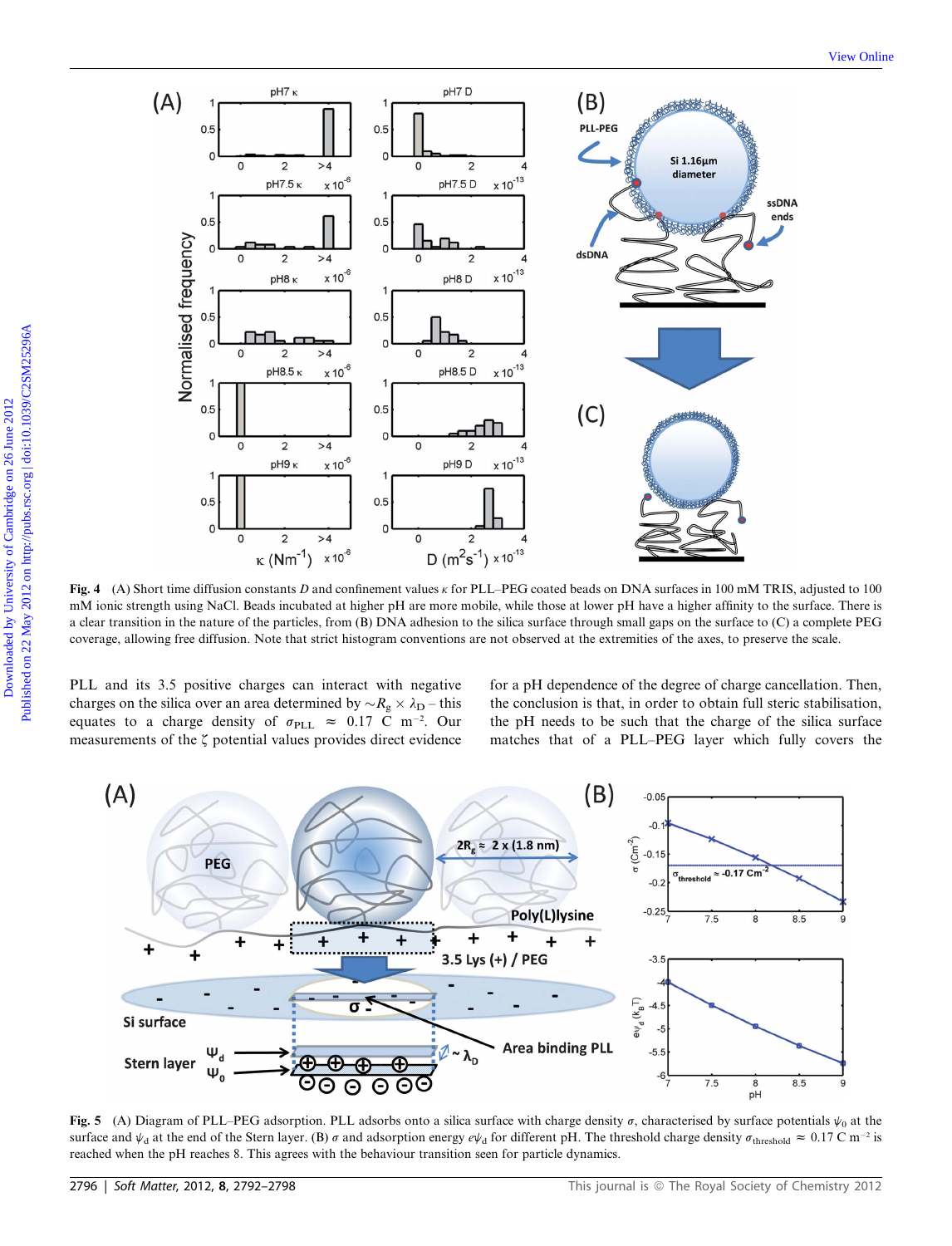colloidal surface. Substituting, this silica surface charge density threshold  $\sigma_{\text{thr}}$  is given by  $\sigma_{\text{thr}} = \sigma_{\text{PLL}} \approx 0.17 \text{ C m}^{-2}$ .

The charge density of the surface  $\sigma$  is determined by two factors: (1) the surface charge can be found as a function of the electrostatic potential at the surface  $\psi_0$  and the p $K_a$ .  $\psi_0$  is related to the diffuse layer potential  $\psi_d$ , the distance from the surface at which ions regain their mobility, by the capacitance of the silica– water interface<sup>38</sup>  $C = 2.9 \text{ F m}^{-2}$ . (2)  $\psi_d$  can be found as a function of  $\sigma$  for a sufficiently flat surface and Debye length  $\lambda_D$  assuming flat double layers. The binding energy of the PLL can then be approximated by  $e\psi_d$ , where e is the elementary charge. The two relations are expressed as<sup>39</sup>

$$
\psi_{d}(\sigma) = \frac{1}{\beta e} \ln \frac{-\sigma}{eA + \sigma} - (pH - pK) \frac{\ln(10)}{\beta e} - \frac{\sigma}{C}
$$
 (3)

$$
\sigma(\psi_{\rm d}) = \frac{2\varepsilon\varepsilon_0\lambda_{\rm D}}{\beta e}\sinh\left(\frac{\beta e\psi_{\rm d}}{2}\right),\tag{4}
$$

where  $\epsilon$  and  $\epsilon_0$  give relative and free space permittivities,  $\beta$  is the reciprocal of the thermal energy  $k_BT$  and  $A = 8$  nm<sup>-2</sup> is the number of available sites per area that can be charged on the silica surface. We found self-consistent values of  $\sigma$  and  $\psi_d$  for different pH conditions, given in Fig. 5B, using a  $pK_a$  value of 5.8.<sup>40</sup>

We find that the surface reaches  $\sigma_{\text{threshold}}$  at the pH when we see a transition in behaviour between tethered motion and free diffusion. This is in agreement with our hypothesis, that the adhesivity of the surface is determined by the degree of coverage of the microspheres with PLL–PEG. Note also the high adsorption energies – this validates the long term stability of the layer.

It should be noted that this perfect agreement may be fortuitous, due to the choice of the width of the area with which the PLL chain interacts. Indeed, the electrostatic potential extends further than half a Debye length either side. However, it should be noted that the distance at which the potential drops to  $k_BT$  is probably too long a choice, as a  $k_BT$  binding energy is too low for



Fig. 6 A comparison of diffusivity D and confinement  $\kappa$  distributions for l-DNA brushes with (sticky) and without (capped) a ssDNA end at pH 7.5. There is a clear increase in diffusivity when the ssDNA ends are capped, indicating that a large part of the bead–DNA interaction is hydrophobic.

stable adsorption. In fact, this lends credence to the converse argument that, given the good agreement with experimental data, the adsorption energy is just adequate for stable binding at a distance half  $\lambda_D$  from the chain. A more accurate calculation would need to account for the charge redistribution as a positive polyelectrolyte approaches the surface, but this is beyond the scope of this work.

3.3.4 Role of the ssDNA end. We still need to understand the adhesive interaction between the bare silica surface and the DNA brush. As discussed below, we can attribute this adhesion to hydrophobicity. Evidence for this hypothesis comes from a study where we modify the hydrophobicity of the  $\lambda$ -DNA brush by capping the short ssDNA 'sticky' group at the end of the strand: ssDNA is much more hydrophobic than dsDNA due to exposure of its bases. Interestingly, we find that capping the ssDNA sticky end groups has a large effect on the colloidal diffusivity.

After biotinylation of the  $\lambda$ -DNA strand, the same protocol was used to hybridise the other end as well with a complementary oligonucleotide with no biotin, complete with backbone ligation. Beads incubated at pH 7 were used for comparison, as these were found to have the greatest affinity to the colloid surface. The comparison of  $D$  and  $\kappa$  distributions, given in Fig. 6, reveals that there is a marked increase in diffusivity, and a decrease in confinement strength when the ssDNA ends are capped. The effect is not a total removal of the effect – dsDNA also show some stickiness to the bare beads. collidations (i.e. Schwisting, this sites and keep the site is a genus on the given by the content of the collision of the collision of the strength of the strength of the strength of the strength of the strength of the s

# 4 Conclusions

We have demonstrated that colloids bind non-specifically to a  $\lambda$ -DNA brush and display a drastically reduced diffusivity, despite the presence of electrostatic repulsion between the negatively charged sugar–phosphate backbone of the single stranded DNA and the silica surfaces. By changing the incubation conditions of the microspheres, the hydrophobic interaction between the beads and the DNA are modified, with lower confinement and higher diffusivity for beads that are prepared and maintained at high pH, with a transition point at around pH 8. The effect of the pH is attributed to an inherent patchiness of the PEG coverage as the surface charge changes, combined with a counter-ion condensation in the Stern layer. The significance of hydrophobicity is further confirmed when the most hydrophobic element of the DNA brush, the ssDNA end of the  $\lambda$ -DNA is capped, further enhancing diffusivity for even the most adhesive beads.

The work presented here has important implications for the choice of protocol for the preparation of PLL–PEG coated colloids. First of all, our work shows the potential of using controlled PLL–PEG adsorption for tuning the hydrophobicity of silica colloids simply by choosing the appropriate pH during incubation. Such PLL–PEG coated silica beads are stable in solution, and easily prepared. Secondly, work study clarifies the nature of the non-specific attraction of a DNA brush to silica surfaces. Understanding such non-specific effects is important when studying the effect of *specific* interactions such as hybridization. In particular, single-stranded DNA appears to have a greater affinity for bare silica surfaces than double-stranded DNA. Furthermore, we have shown that this attraction can be modified by changing the nature of either the introduced probe